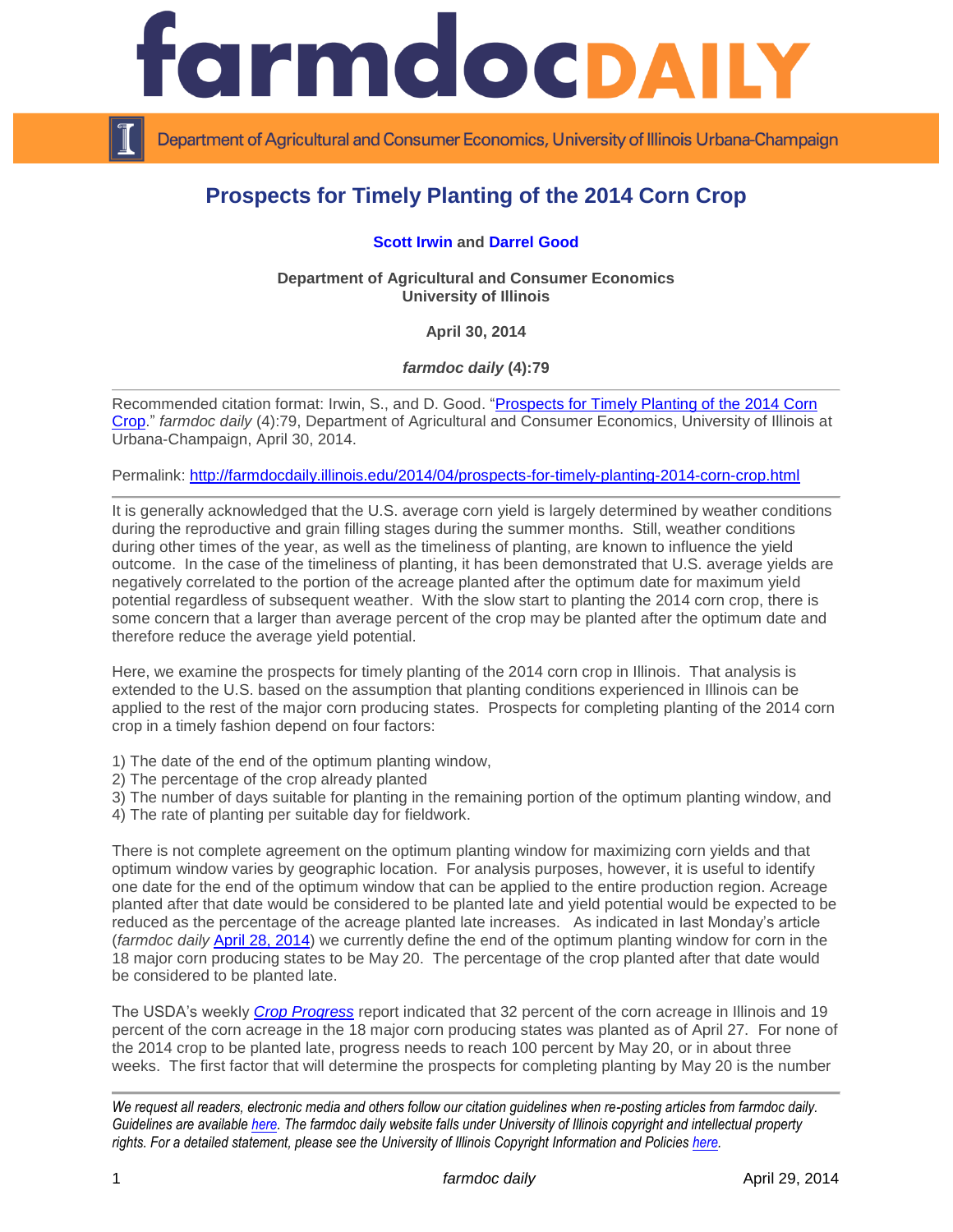of days that will be available for corn planting in the next three weeks. Obviously, the answer is not known, but we estimate the likelihood of zero to 21 days of suitable days based on the historical distribution of suitable days as reported in the USDA weekly *[Illinois Weather and Crops](http://www.nass.usda.gov/Statistics_by_State/Illinois/Publications/Crop_Progress_&_Condition/Historical_Reports/2014/wc-vol35-no08.pdf)* report for the 44 years from 1970 through 2013. The frequency and cumulative percentage of the number of suitable field days during the three week period from roughly April 30 through May 20 are reported in Table 1. Over the 44 year period there were 11 or fewer suitable field days in that three week period 52.3 percent of the time. In other words, the median number of suitable field days during this three-week period was about 11 days, so that "normally" farmers were able plant about half the time. The range of suitable days is surprisingly wide, with a minimum of 4 days and a maximum of 19 days. Note that there was a 15.9 percent chance of a week or less of suitable field days during this three-week period.

| Suitable Days  | Frequency (#) | Cumulative % |
|----------------|---------------|--------------|
| 1              | 0             | 0.0%         |
| 2              | 0             | 0.0%         |
| 3              | $\Omega$      | 0.0%         |
| 4              | 4             | 9.1%         |
| 5              | 0             | 9.1%         |
| 6              | 1             | 11.4%        |
| $\overline{7}$ | 2             | 15.9%        |
| 8              | 5             | 27.3%        |
| 9              | 4             | 36.4%        |
| 10             | 1             | 38.6%        |
| 11             | 6             | 52.3%        |
| 12             | 4             | 61.4%        |
| 13             | 2             | 65.9%        |
| 14             | 4             | 75.0%        |
| 15             | 2             | 79.5%        |
| 16             | 2             | 84.1%        |
| 17             | 3             | 90.9%        |
| 18             | 1             | 93.2%        |
| 19             | 3             | 100.0%       |

### **Table 1. Frequency Distribution of Suitable Field Days in Illinois during April 30 - May 20**

The second factor that will determine the prospects for completing planting by May 20 is the likely rate of planting per suitable day of field work. In previous articles (*farmdoc daily* [June 3, 2011](http://farmdocdaily.illinois.edu/2011/06/corn-planting-speed-revisited.html) and [May 22,](http://farmdocdaily.illinois.edu/2013/05/rapid-corn-planting-progress.html)  [2013\)](http://farmdocdaily.illinois.edu/2013/05/rapid-corn-planting-progress.html) we examined in some detail the historical corn planting rates in Illinois per suitable field day. Calculations were made for the average rate of corn planting per suitable day up to 90 percent planting progress and the rate of planting per suitable field day in the peak week of planting over 1970-2013. Those calculations are shown in Figures 1 and 2. As might be expected, planting rates per suitable field day varied from year to year and were also higher during the peak week of planting presumably when the most producers were planting. In addition, the planting rate during the peak week of planting, increased slightly over time. These results do not provide a specific answer to what rate of planting per suitable day to expect in 2014, but they are useful in establishing some likely alternatives to consider. For example, the average planting rate up to 90 percent planting progress was near 5 percent per suitable day, with little trend over time. In recent years this average rate has moved in a fairly narrow range, about 4 to 6 percent. The trend value for the planting rate during the peak week of planting is about 7.6 percent for 2014, but was near 10 percent in 2013. Based on this analysis, we evaluate three alternative average planting rates to assess the likelihood of timely planting in 2014: 5, 7, and 9 percent per suitable day.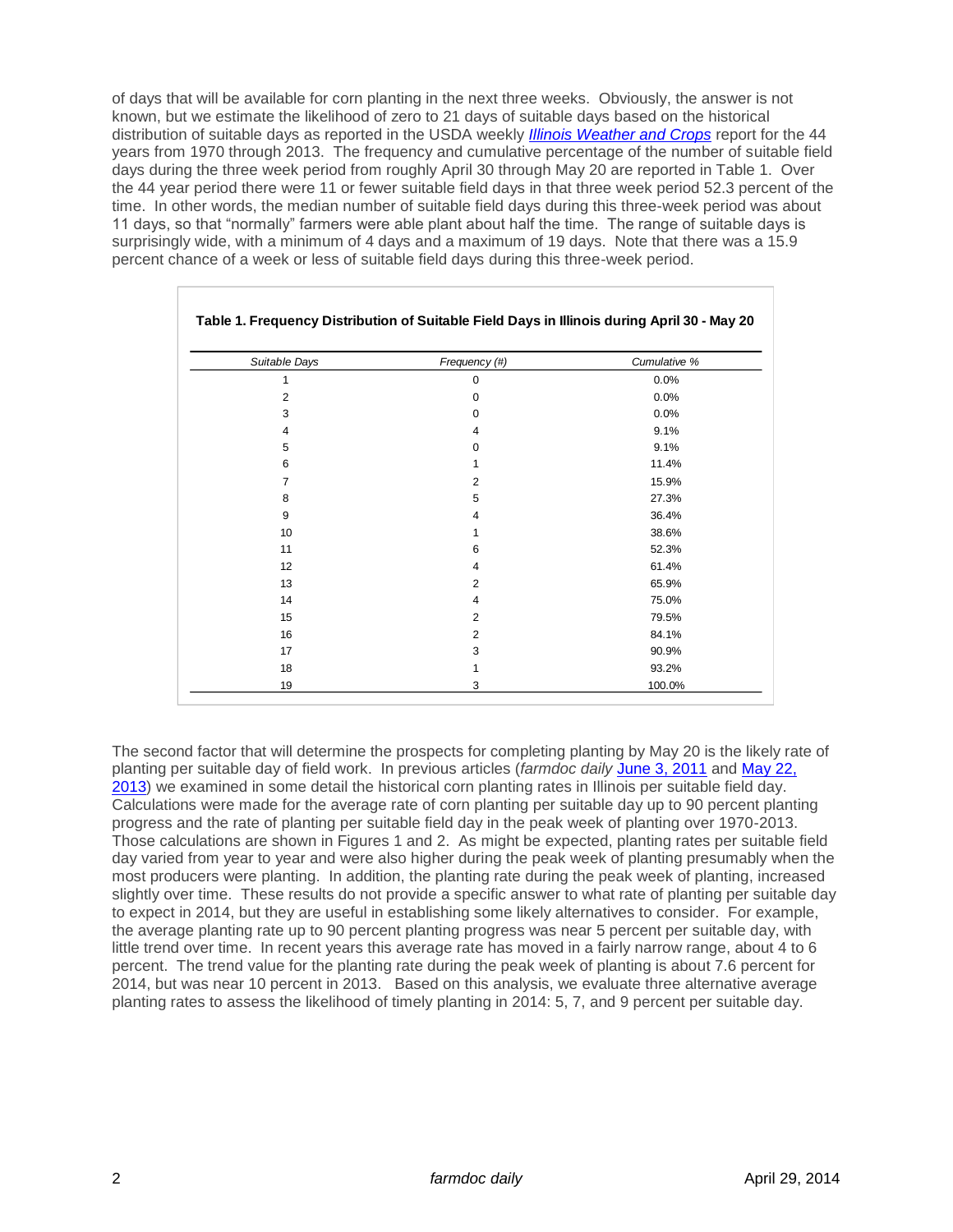

Since 32 percent of corn acreage in Illinois and 19 percent in the 18 major corn producing states have been planted, 68 percent of the Illinois crop and 81 percent of the U.S. crop needs to be planted over the next three weeks in order to have zero planted late. For the three planting rate alternatives, 14, 10, and 8 suitable days, respectfully would be required in Illinois and 16, 12, and 9 days, respectively would be required in the U.S. (rounded to the nearest whole day). The probability of the number of suitable days being less than the required days for zero late planting is shown in Table 2 (rounded to nearest whole percentage). The probabilities are drawn directly from Table 1.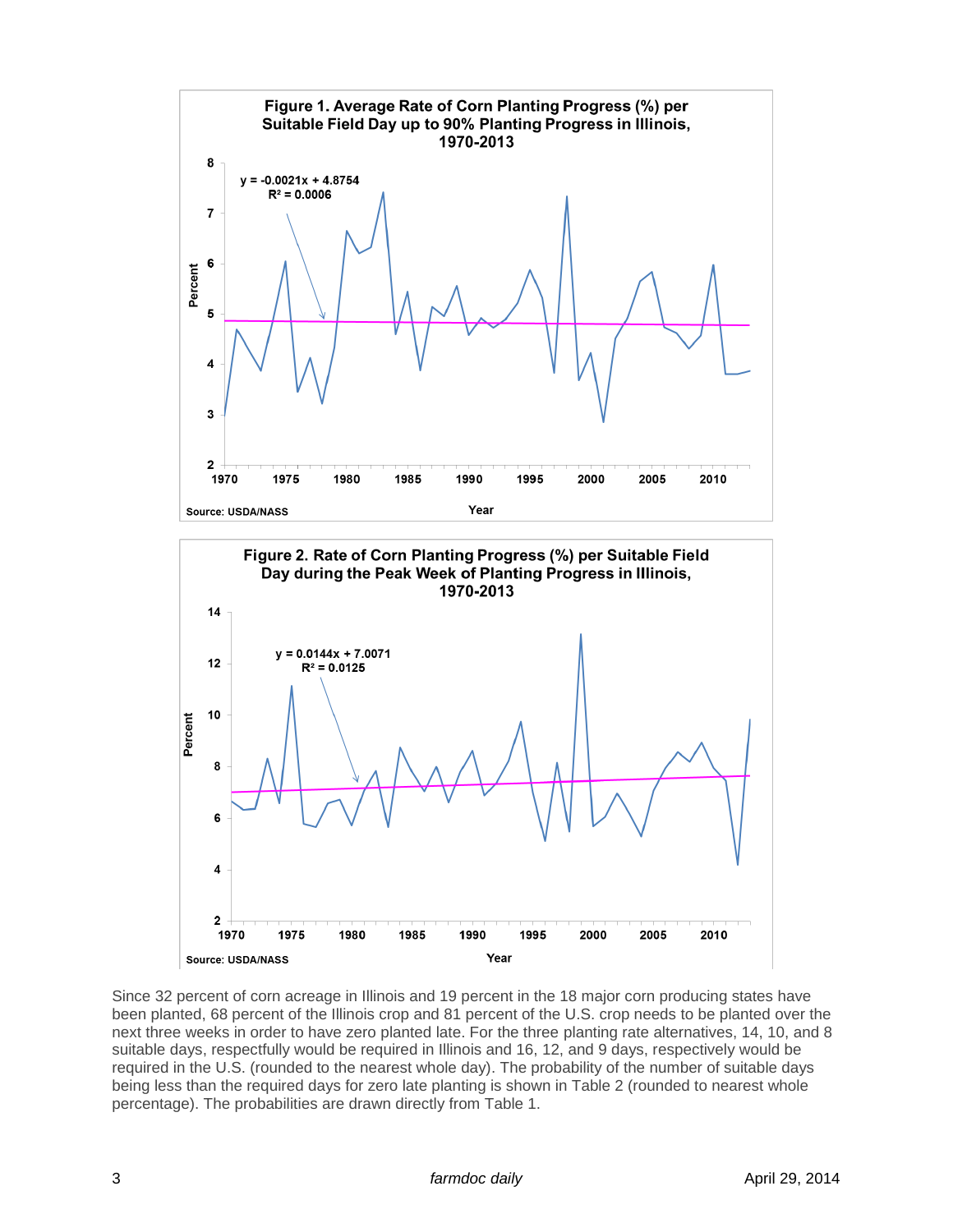| Table 2. Probability of Non-Zero Late Corn Planting in 2014 |                      |      |  |  |
|-------------------------------------------------------------|----------------------|------|--|--|
| % planted /day                                              | <b>Illinois</b>      | U.S. |  |  |
|                                                             | -----percentage----- |      |  |  |
| 5%                                                          | 66                   | 80   |  |  |
| 7%                                                          | 36                   | 52   |  |  |
| 9%                                                          | 16                   | 27   |  |  |

Based on the historic distribution of suitable days for field work, there is a relatively high probability that some corn acreage will be planted late in Illinois and particularly in the U.S. in 2014 unless the average planting rate per suitable field day over the next three weeks exceeds the average historic rate and is near the rate normally achieved only in the peak week of planting. Even in this latter case, there is more than a 25 percent chance that some of the U.S. corn crop would be planted late.

Since zero late planting is rarely achieved, so that the probability of more than average late planting is probably a more meaningful calculation. For both Illinois (1960-2013) and the U.S. (1971-2013) an average of 15 percent of the corn crop has been planted late. To achieve less than average late planting, then, 53 percent of the Illinois crop and 66 percent of the U.S. crop needs to be planted over the next three weeks. For the three planting rate alternatives, 11, 8, and 6 suitable days, respectfully would be required in Illinois and 13, 9, and 7 days, respectively would be required in the U.S. The probability of suitable days being less than required, and late planting exceeding 15 percent, is shown in Table 3.

| Table 3. Probability of Late Corn Planting Exceeding 15 Percent in 2014 |                     |      |  |
|-------------------------------------------------------------------------|---------------------|------|--|
| % planted/day                                                           | <b>Illinois</b>     | U.S. |  |
|                                                                         | ----percentage----- |      |  |
| 5%                                                                      | 39                  | 61   |  |
| 7%                                                                      | 16                  | 27   |  |
| 9%                                                                      | 9                   | 11   |  |

For Illinois, there is a low to moderate probability that more than the average percentage of the corn acreage will be planted after May 20 this year. On the other hand, there is a fairly high probability that more than the average percentage of the U.S. corn acreage will be planted after May 20, particularly if the average planting rate per suitable field day is near the historical average (5 percent).

## **Implications**

The late start to the 2014 corn planting season and the relatively slow pace of planting progress to date increases the odds that more than the average percentage of the acreage will be planted late. For example, we calculate there is about a 60 percent chance that more than the average percentage of the U.S. corn acreage will be planted late (after May 20) if the average planting rate per suitable field day is near the historical average of 5 percent. A higher than average percentage of late-planted acreage would likely reduce expectations for the U.S. average corn yield. Extreme planting delays might also reduce expectations for the magnitude of acreage planted to corn. Based on current conditions and near term weather forecasts, planting progress in northern growing areas appears most likely to be delayed. The USDA's weekly *Crop Progress* reports released on Monday afternoon's will continue to provide clues about the potential magnitude of late plantings.